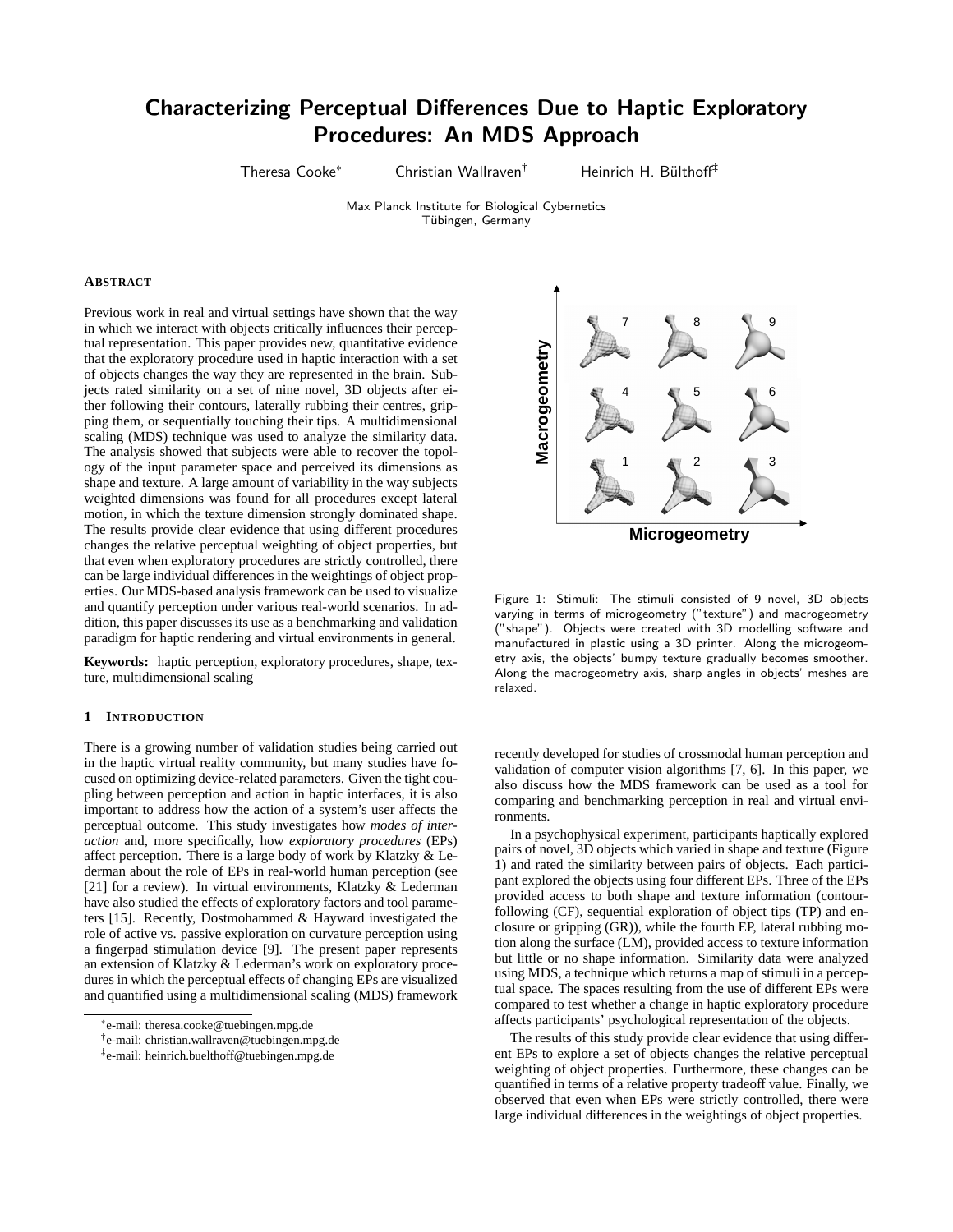### **2 RELATED WORK**

Here, we review studies of haptic exploratory procedures and motivate the choice of EPs evaluated in the current study.

Extensive studies of haptic explanatory procedures (EPs) have been carried out by Lederman and Klatzky [20, 21]. They classified exploratory hand movements into six main types (lateral motion, pressure, static contact, holding, enclosure, and contour following) and characterized each EP based on factors such as compatibility amongst different EPs and the speed with which different EPs can be executed. Of particular interest for this study is their demonstration that each EP has specific consequences for the kind of object information which is extracted during exploration. They expressed these biases in terms of *EP-to-property weightings*, which represent the extent to which a property can be extracted using a given EP. Lateral motion, a back-and-forth rubbing motion of the fingers over a surface, is best for extracting texture, but provides little or no shape information; enclosing objects in the hand provides information about global shape and texture, but little exact shape information; contour-following provides access to texture and global shape, and provides the most information about an object's exact shape.

Lakatos and Marks [18] further investigated how the use of different EPs affected subjects' weighting of local vs. global shape features for haptic similarity judgments. Subjects explored a set of 16 geometric objects using either a contour-following or an enclosure procedure and then rated the similarity between pairs of objects. Ratings were comparable in both conditions and the authors concluded that neither EP (contour-following or enclosure) is exclusively associated with a differential emphasis on local versus global shape. Interestingly, they found an effect of exploration *time* on the weighting of local vs. global shape: subjects had were biased towards local shape for exploration times of 1s and 4s, but this effect decreased significantly for exploration times of 8s and 16s, i.e., global shape became more important for judging similarity when more time was provided for exploration.

Dostmohammed and Hayward compared curvature discrimination using four different modes in which users could interact with a virtual fingerpad display [9]. They found that curvature discrimination varied as a function of interaction mode: active, two-finger exploration offered higher sensitivity than active one-finger exploration and one/two-finger semi-active exploration.

In previous work [6], we compared visual, haptic, and visuohaptic similarity ratings and category judgments of novel, 3D objects. In this study, haptic exploration was always performed using a *contour-following* procedure. Because the object set varied parametrically in shape and texture, it was possible to calculate a perceptual shape/texture tradeoff value. When subjects touched the objects, they weighted shape and texture information roughly evenly in similarity judgments. However, when they saw the objects, similarity judgments were clearly dominated by shape changes in the stimulus set. Although the greater importance of texture for haptic similarity judgments could be a general effect of using the haptic modality, it could also have been due to the specific contourfollowing EP used (e.g., [17] reported high correlation between the frequency of EPs best-suited for extracting a given property and its cognitive saliency). When subjects performed contour-following on our object set (Figure 3.1), they spent relatively little exploration time in contact with regions of high curvature. We reasoned that if the exploratory procedure had indeed affected the shape/texture tradeoff, having subjects spend proportionally more time exploring the tips of the objects should lead to a greater influence of shape in haptic similarity judgments. For this reason, we included a "tip-touching" procedure in the present experiment. We also reasoned that the tip-touching task would be less demanding than the contour-following task because spatial integration of object information could occur in three, smaller local patches instead of over

the entire object contour; we hypothesized that decreasing the spatial integration demands of the task would also help to bias subjects towards shape in the tip-touching procedure.

In the current study, we were therefore primarily interested in comparing the property weights obtained when subjects used contour-following and tip-touching. In addition, we chose to include two other EPs: gripping (also referred to as enclosure) and lateral motion. Gripping was included because of its frequency in real-world haptic interactions, which is likely due to its relative breadth of sufficiency (i.e., it provides information about a wide range of object properties), the fact that it can be performed quickly, and the fact that it is compatible with almost all other EPs (e.g., you can apply pressure to test an object's hardness while enclosing) [21]. Lateral motion was included as a control condition since it is known to provide a large amount of information about an object's texture, but little or no information about its shape.

The main difference between our study and previous work on haptic object perception and EPs is our use of multidimensional scaling (MDS) techniques and parametrically-varying stimuli, which allow perceptual dimensions to be identified and their relative weights to be quantified. MDS refers to a family of algorithms which operate on proximity data taken between pairs of objects. The output is a configuration of objects embedded in a multidimensional space. Psychologists have used MDS to explore perceptual representations of visually and haptically explored object sets (e.g., [25, 11, 13, 1, 6]). The technique has also found a large following in domains such as knowledge mapping [5] and marketing [4] because it allows for the identification of important psychological dimensions of stimulus variation (e.g., dimensions along which buyers differentiate amongst competing products) and quantification of perceptual distances between stimuli (e.g., how "closely"-related one field of research is to another). In cognitive psychology, the inputs are generally human similarity ratings taken over a set of objects; the output configuration is then be interpreted as a *map of the objects in a psychological space* which explains the similarity data [2].

MDS analysis provides the following types of information about the psychological representation of stimuli:

- 1. how many dimensions of variation in the stimuli are apparent to the participants;
- 2. whether these dimensions correspond to properties which were deliberately being manipulated;
- 3. whether one or more unexpected perceptual dimensions were also apparent to the participants;
- 4. interstimulus distances in the psychological space;
- 5. the relative weights of the psychological dimensions.

By applying this technique to the study of exploratory procedures, we hope to obtain new, quantitative insight into how modes of interaction shape the representation of objects in the brain.

#### **3 METHODS**

This section describes the stimuli used in the experiment, the experimental procedure, and data analysis using MDS.

### **3.1 Stimuli: Novel 3D objects**

A family of nine novel, 3D objects (Figure 1) varying in shape and texture were used in the experiments. The objects were designed in 3D graphics software (3D Studio Max) and manufactured using a 3D printer (Dimension 3D Printer, Stratasys, Minneapolis, USA). The complete design and manufacturing process is described in [6].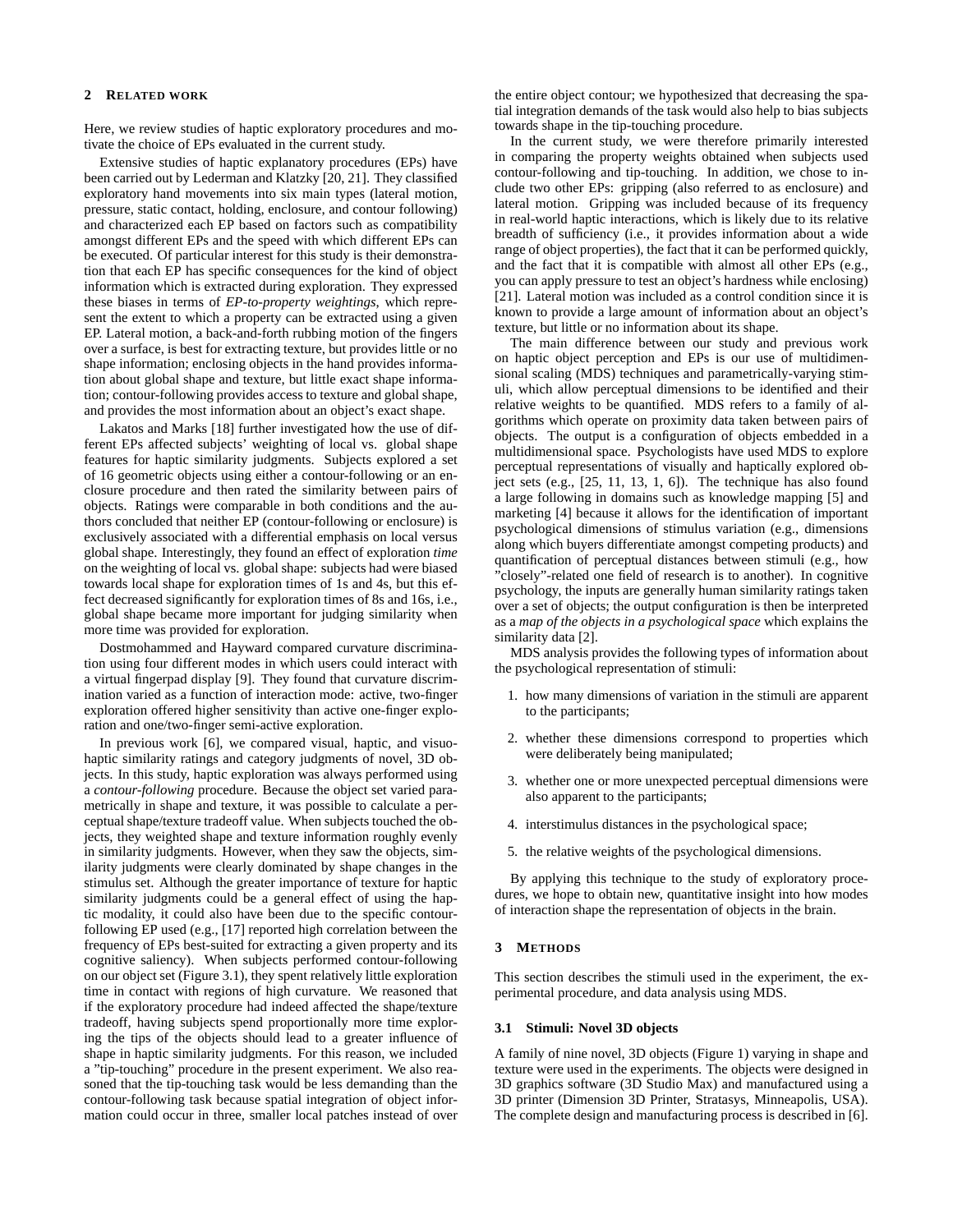

Figure 2: Two-dimensional psychological stimulus space resulting from MDS analysis of subjects' similarity ratings. The map is scaled such that the relative importance of each dimension is uniform.

Each object consists of 1) three parts connected to a center sphere, defining the object's macrogeometry ("shape") and 2) a displacement map applied to the 3D mesh, specifying the object's microgeometry ("texture"). The displacement map applied to the objects consisted of repeated conical elements (base width of 3mm, a peak width of 2mm, and a maximum height of 2mm from the surface of the object; texture elements were spaced 3-5mm apart). Variations amongst the objects were generated by two manipulations: microgeometrical smoothing and macrogeometrical smoothing. Microgeometrical smoothing was performed by decreasing the amount of mesh displacement caused by the displacement map. Macrogeometrical smoothing was performed by the 3DS "relax" operator, which moves mesh vertices towards a local average, removing sharp angles in the global shape. Note that manipulations created *input* dimensions corresponding to parameters in the 3D software package, but which does not imply that these dimensions will necessarily be recovered in the perceptual *output* space. Revealing the dimensions which are important for human perception is precisely one of the reasons for performing MDS analysis of human similarity ratings.

The 3D models were printed out (Dimension 3D Printer, Stratasys, Minneapolis, USA) into hard, white, and opaque objects, measuring  $9.0 +/- 0.1$  cm wide,  $8.3 +/- 0.2$  cm high, and  $3.7 +/- 0.1$  cm deep and weighing about 40 g.

#### **3.2 Experiment: Haptic similarity ratings**

Ten naive, right-handed subjects (4 men, 6 women) were paid 8 Euros per hour to participate in the experiment. Their task was to rate the similarities between pairs of objects on a scale between 1 (low similarity) and 7 (high similarity) after exploring them haptically. The same experimental setup was used in all conditions (Figure 3). Subjects used a chin rest placed 40 cm away from the stand on which the objects were presented; the height of the chin rest was set such that the centre of the object was aligned with the line of sight. An opaque curtain hung between the subjects and the stand. A set of grooves and a section of rubber tubing on the mount piece ensured that the objects were securely held in place in exactly the same upright position on every trial.

On each trial, the experimenter placed the first object on the



Figure 3: Experimental setup for haptic similarity ratings. The experimenter places the objects on a mount placed behind an opaque curtain. The participant haptically explores the object using one of four exploratory procedures.

stand, verbally instructed the subject to start the exploration, counted to three using a stopwatch as a metronome, and removed the objects after 3s. The presentation time of 3s was chosen because it was the minimum amount of time that subjects needed to perform the longest of the procedures (contour-following) in a pilot experiment. The experimenter then replaced the first object by a second object, instructed the subject to begin exploration, and then removed the object after 3s. The experimenter then waited for the subject's response. Before the experiment, subjects were sequentially presented with the two pairs of objects in the outermost corners of the space, allowed to palpate each one in their hand for about 5s and told that these were the largest differences they would encounter in the experiment.

The experiment consisted of four blocks of 45 randomized trials (each object was compared once with itself and once with every other object resulting in  $9 + (9.8)/2 = 45$  trials) and the order of appearance of stimuli was randomized over blocks. Each trial took about 20-30 seconds and the total experiment ran for approximately two hours. At the end of the experiment, subjects were asked to write a short description of the objects and to comment on the difficulty of each EP.

In each of the four blocks, subjects explored the objects using a different procedure. The order of procedures was randomly selected for each subject. The following procedures were used: contourfollowing (CF), lateral motion (LM), contact of object tips (TP), and enclosure or gripping (GR).

#### **3.3 MDS analysis of similarity data**

We used the individual differences weighted Euclidean distance model implemented as part of the ALSCAL MDS package in SPSS [3, 32], with proximity data taken as ordinal measurements (i.e., non-metric) and untying of tied proximities allowed. This particular MDS technique allows for comparison of individual subject data and also has the advantage of uniquely specifying the dimensions of the output space, allowing for clearer interpretation [8]. As input, the common choice is a set of mean similarity data taken over multiple ratings provided by a single user. However, since we wished to search for variations in psychological representations due to exploratory procedure, we considered each block of the experiment as a separate unit of analysis or "individual". For a specified dimensionality, MDS returns a single underlying stimulus configu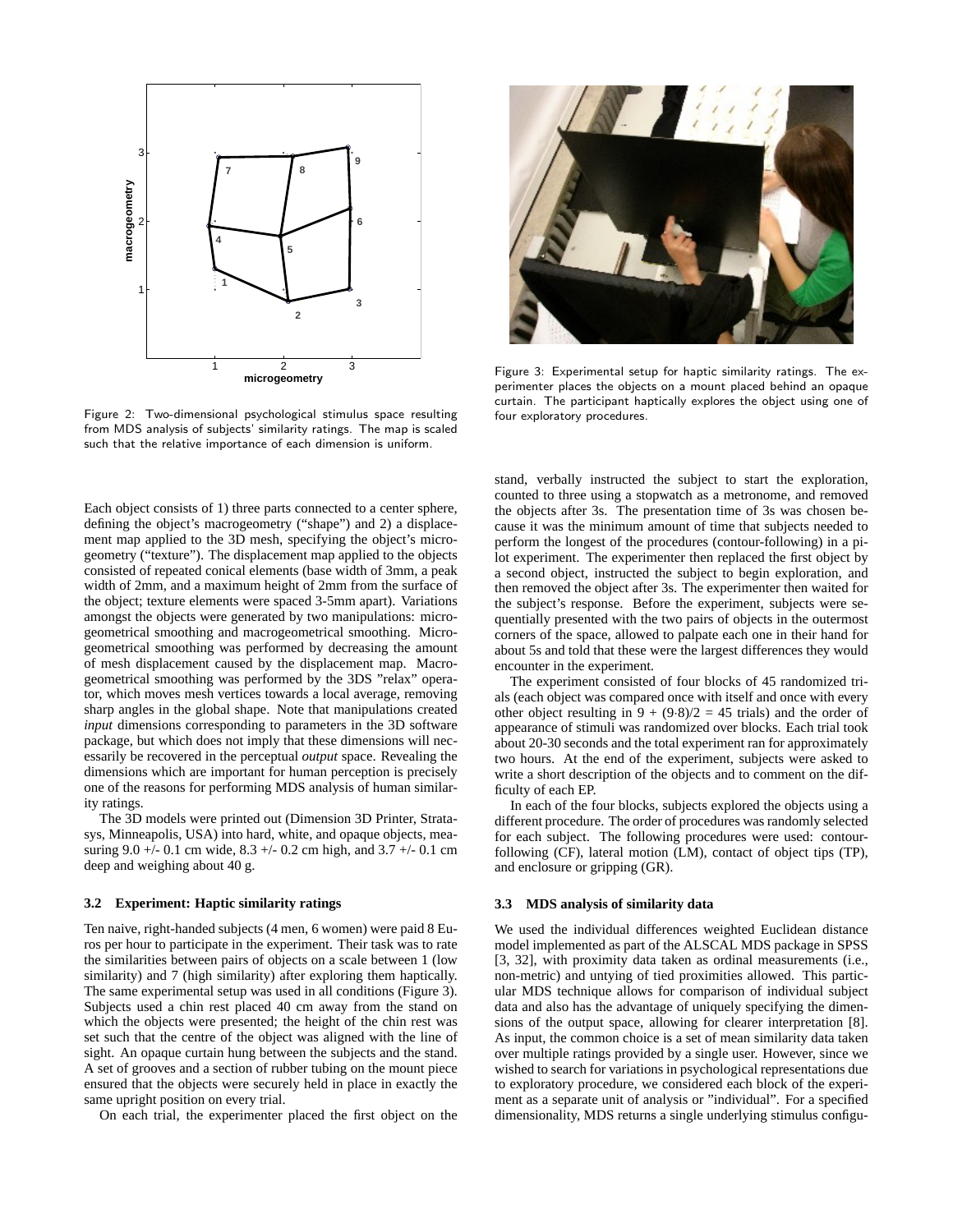ration and a set of weights specific to each set of similarity data included in the analysis. The weights specify how the underlying configuration should be scaled along each dimension to best fit each set of similarity data. Weights can be analyzed to look for differences across individuals and exploratory procedures. In addition, the SPSS implementation provides a goodness-of-fit measure, Young's S1 Stress, which is the normalized difference between the fitted distances and the observed proximities. Although establishing a threshold for acceptable values of stress is controversial, Monte Carlo studies have indicated that values below 0.2 point to an output configuration which fit the similarity data well [8].

### **4 RESULTS AND DISCUSSION**

We begin by discussing the dimensionality of the perceptual space recovered using MDS and how these dimensions can be interpreted. We then examine how the dimensions of this perceptual space were affected by the use of different EPs.

#### **4.1 Dimensionality and recovery of ordinal relationships**

Stress for a two-dimensional configuration was 0.15, indicating that an MDS model with two perceptual dimensions is a good model of our data (see section 3.3). A 2D model agrees with subjects' descriptions of the objects:  $10/10$  mentioned shape properties and 9/10 mentioned texture, while only 1/10 mentioned another property (material).

The stimulus configuration in psychological similarity space is plotted in Figure 2. Note that the map shown here is scaled such that both dimensions have equal weight (see 3.3). This map shows that subjects were able to recover the ordinal relationships which had been established between the objects in the software parameter space using the mesh displacement ("texture") and the mesh relaxation ("shape") operations. These results agree with previous findings in which subjects were also able to recover these dimensions with an extended stimulus set of 25 objects, including the ones used in this study [6]. This is a non-trivial task given the highdimensionality of the measurement space, as demonstrated by computational studies [7].

#### **4.2 Dimension weights: Mean data**

Shape/texture tradeoffs<sup>1</sup> for each exploratory procedure are shown in Figure 4 (CF: M=0.67, SE=0.06; TP: M=0.59, SE=0.06; GR: M=0.66, SE=0.08; LM: M=0.91, SE=0.02). All mean values were greater than 0.5, indicating that texture dominated shape in subjects' similarity ratings. Given the wide variability in the data, we tested the hypothesis that the weights came from a distribution with a mean of 0.5, representing equal importance for shape and texture properties; rejection of this hypothesis would indicate a clear texture-dominance. A single-sample t-test at the 95% confidence level rejected the hypothesis for two EPs: lateral motion (t[9]=16,  $p < 0.001$ ) and contour-following (t[9]=3,  $p = 0.01$ ). No significant difference was found for the tip-touching procedure  $(t[9]=1.4, p>0.1)$  or the grip procedure  $(t[9]=2, p=0.08)$ . Overall, we found a large variability in the way subjects weighted the dimensions, except in the lateral motion condition. We now discuss specific results for each EP in turn.

*Lateral motion (LM):* As we had hypothesized, texture was indeed heavily weighted when subjects explored the objects with a



Figure 4: Dimension weights: All participants. The normalized shape/texture tradeoff value is plotted according to the exploratory procedure used. Lines within boxes are located at the lower quartile, median, and upper quartile values. Whiskers show the full extent of the data.

.

lateral rubbing motion. Subjects were instructed to rub the objects' centres, which were extended areas of low curvature offering little object-specific shape information. The mean shape-texture tradeoff value ( $M = 0.91$ ,  $SE = 0.02$ ) was significantly different from tradeoff values obtained when other EPs were used (LM-GR: p=0.014; LM-TP:  $p < 0.001$ ; LM-CF:  $p < 0.01$ ). (There were no other significant differences between CF, TP, and GR mean weights.) Moreover, the variability of weights was smaller for LM than in the other three conditions (LM: SE=0.02; CF: SE=0.06; TP: SE=0.06; GR: SE=0.08). This indicates that the observed variability in the other EP conditions has to do with their greater degree of shape sensitivity: the more access an EP provided to object shape, the more variable subjects were in their use of shape vs. texture for judging similarity.

*Contour-following (CF):* When subjects followed the objects' contours, they weighted texture more heavily than shape on average (shape-texture tradeoff M=0.67, SE=0.06). As mentioned above, the mean tradeoff value was also significantly different from 0.5. [21] reported the following EP-to-property weightings for contourfollowing: 3 for "exact shape", 1 for "global shape" and 1 for texture. Converting these values to shape-texture tradeoffs for comparison, the exact shape-texture tradeoff would be 0.25, corresponding to a stronger weighting of exact shape compared to texture. The global shape-texture tradeoff would be 0.5, corresponding to equal weight for global shape and texture in contour-following. What factors could account for the greater degree of texture bias found in the present study? It could be that the limited exploration time of 3s per trial and the relatively short time subjects spent performing this exploratory procedure overall (about 20 minutes) limited subjects' ability to use shape information in the similarity judgment task. As mentioned in section 2, one study has shown that the importance of global shape information for haptic similarity ratings increases with the amount of exploration time provided. Another explanation for the texture bias is that the texture changes may have been slightly more discriminable than the shape changes [22]. However, any discriminability differences would have caused an overall shift of the weight distribution towards texture; other factors must also be at play to have caused the large variability observed (see discussion on the grip EP below).

*Touching object tips (TP):* The shape-texture tradeoff value (TP:

<sup>&</sup>lt;sup>1</sup>INDSCAL returns one weight per dimension, however these weights are constrained to lie on a circle in the 2D case. Therefore, we report a single shape/texture tradeoff index which is calculated as the arc tangent of each point in the weight space, with 0 representing maximum shape dominance, 0.5 representing equal weight for shape and texture, and 1 representing maximum texture dominance.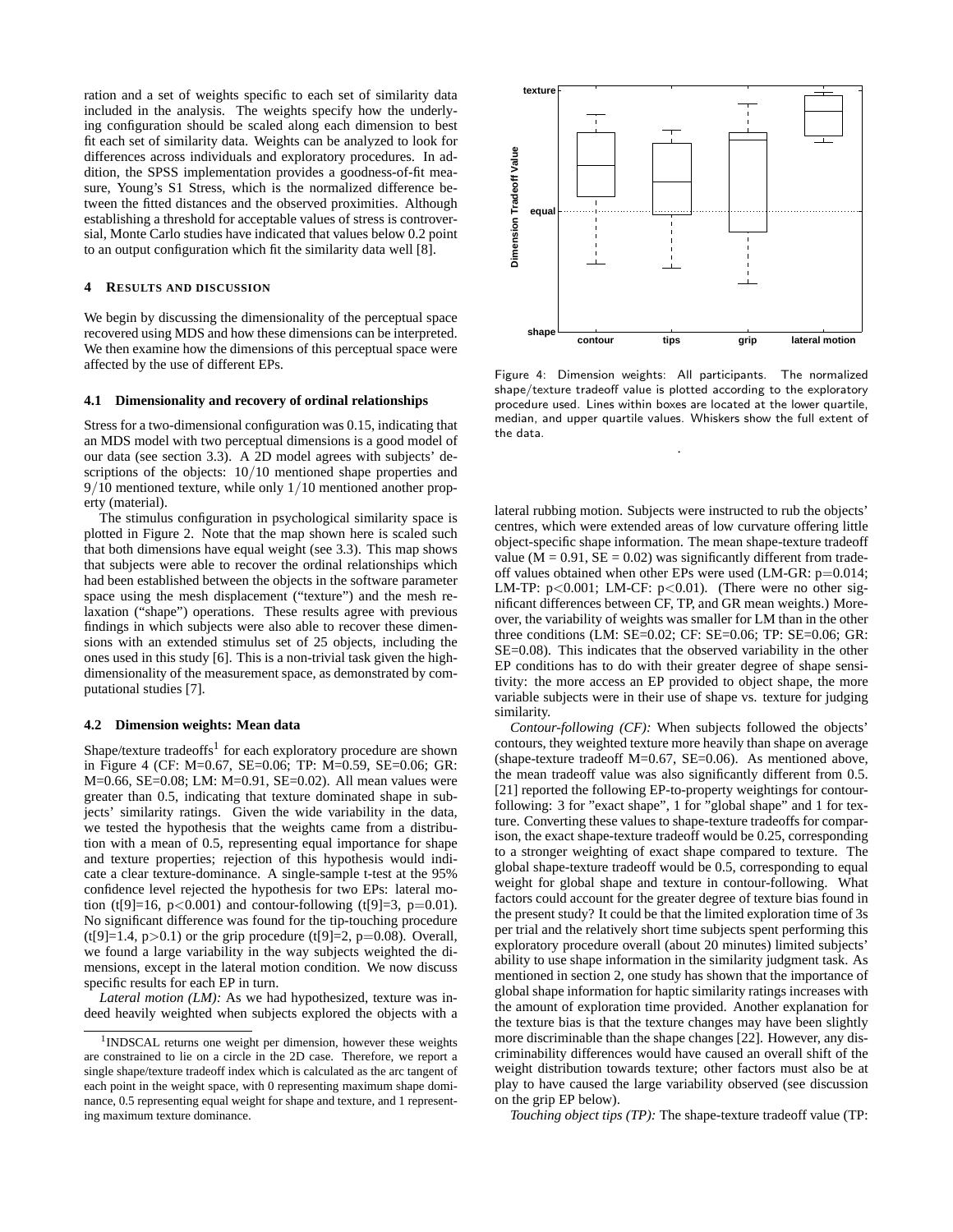M=0.59, SE=0.06) was not found to be significantly different from 0.5 on average, indicating equal weighting of shape and texture in similarity judgments. In addition, we found no significant difference between mean tradeoff values in the TP and CF conditions  $(t(17.7)=0.9, p=0.4)$ . This was contrary to our hypothesis (see section 2) that shape would become more important when exploration was focused on object tips as opposed to the whole contour. Although subjects were indeed significantly more shape-biased when performing either CF or TP than they were when performing LM, they were not significantly more shape-biased when performing TP than when performing CF. We attribute this to inherent limitations in haptic macrogeometric processing capacity [16, 18]. We had hoped to ease the processing demands of the CF task by creating three, smaller spatiotemporal windows of integration, however subjects' reports indicate that the TP task was as or more difficult than the CF task. 4/10 subjects spontaneously reported that they found TP to be the most difficult EP, whereas only 1/10 reported that CF was the most difficult. In addition, 2/10 subjects spontaneously reported that CF was the easiest procedure, but none said the same for TP. It appears that the introduction of "haptic saccades" between the three tips may have had the opposite effect of what we had intended. Even though there is relatively more high-curvature stimulus information available to the haptic system per unit time in the TP procedure, its discontinuous nature may have prevented subjects from using the additional information to judge similarity.

*Enclosure/grip (GR):* We had hypothesized that enclosing the objects in the hand would give rise to shape-dominated tradeoff value, but instead, we found a texture-dominated value ( $M = 0.66$ , SE = 0.08). Klatzky and Lederman [15] reported relative EP-toproperty weights of 2 for global shape, 0 for exact shape, and 1 for texture. Converting these to shape-texture tradeoff values for comparison yields a shape-texture tradeoff of 0.33 for global shape/texture (i.e., somewhat shape-biased) and 1 for exact shapetexture (i.e., completely texture-biased). Our findings can be reconciled with this data by considering the perceptual shape dimension in our experiments as a combination of exact and global shape. In support of this, subjects in an extended study involving these objects mentioned both global and part shape when explaining how they performed haptic similarity judgments [6].

We also observed large variability in the way subjects weighted shape vs. texture when using the grip  $EP(SE = 0.08)$ , especially compared to the LM condition (SE=0.02). Variability in property weights was also quite high in the TP (SE=0.06) and CF conditions (SE=0.06). When we analyzed weighting patterns for individual subjects, we observed that subjects could be classified into two groups - a rather shape-biased group and a rather texture-biased group. The difference between the two groups was most striking in the GR condition: four subjects relied more on shape in this condition as well as in the TP and CF conditions (Figure 5, while six subjects were clearly texture-biased in the GR condition and showed relatively more influence of texture in the TP and CF conditions (Figure 6). These data are discussed in more detail in the following section.

# **4.3 Dimension weights: Individual data**

Individual subject dimension weights are plotted in Figures 5 and 6. Subjects were binned into two groups according to whether they were strongly texture-dominated when gripping the objects or not.<sup>2</sup> Subjects who were texture-biased while gripping the objects (CF:  $M = 0.76$ ,  $SE = 0.05$ ; TP:  $M = 0.72$ ,  $SE = 0.04$ ; GR:  $M = 0.84$ ,  $SE =$ 

0.03) were consistently texture-biased in all EP conditions. In contrast, subjects who were more shape-biased when gripping the object were consistently more shape-biased when performing contourfollowing or touching object tips (CF:  $M = 0.54$ , SE = 0.09; TP: M  $= 0.40$ , SE  $= 0.09$ ; GR: M  $= 0.38$ , SE  $= 0.06$ ). Another difference between the two groups is that absolute variation across subjects in the texture-biased group was lower for the three shape-sensitive EPs (CF: 0.34; TP: 0.25; GR: 0.17) than for the shape-biased group (CF: 0.39; TP: 0.32; GR: 0.29). This is another indication that the use of shape as a perceptual dimension increases variability in dimension weights across subjects. Finally, subjects' individual "trajectories" in "EP-tradeoff space" exhibit a degree of systematicity: for shapebiased subjects, there is a downward trend from CF to TP to GR; for texture-biased subjects, there is a slight upward trend from CF to TP to GR. It may even be possible to model intersubject variation by a constant offset parameter. A larger number of subjects is needed to further investigate this possibility.

What factors could have given rise to the consistent shape/texture bias we observed for specific individuals? First, we checked for a correlation with gender; this possibility was ruled out. Second, we checked for an order effect, in case initial experience with certain EPs provided a bias for the remainder of the experiment; however, we did not find any patterns in the data which could be attributable to order effects. Instead, we propose that the biases result from intrinsic subject-specific biases towards shape or texture. For example, a highly "visual" person, who makes spontaneous use of visual imagery and is at ease with spatial judgments may be intrinsically biased towards shape, while a more "touch-oriented" or "kinaesthetic" person may have higher sensitivity to vibration or roughness, and thus bring an intrinsic bias towards texture to bear on the similarity judgment task. In future studies, we plan to retest the participants in this study to determine whether the bias is a lasting one and if so, whether it can be correlated with other measures of bias towards shape/texture.

# **4.4 Relevant results for the design of haptic devices**

Two results of this study are particularly relevant to the designers of virtual haptic environments. First, we found a clear effect of exploratory procedure on the perceptual weights of object properties (the tradeoff for LM being significantly more texture dominated than for all other EPs), which clearly shows that the mode of interaction has an effect on perceptual object representations. Second, we found high variability in property weights when subjects used more shape-sensitive exploratory procedures. Thus, even though subjects were presented with exactly the same objects and their mode of interaction with them was strictly controlled, the perceptual outcomes differed. This finding is of particular importance for two-fingered haptic interfaces such as the PHANToM, in which EPs such as tip-touching, lateral motion, and contour-following may be frequently used.

# **4.5 An MDS framework for comparative and validation studies**

In the current study, a stimulus space with known perceptual dimensions was provided as input to MDS; MDS was used to quantify the tradeoffs amongst these pre-specified dimensions. Using MDS in this "known parameter mode" provided the opportunity to study the effects of changing EPs on dimensions which were known to be of perceptual importance. However, MDS can also be used in a number of other ways which can be helpful for virtual reality design. In "parameter discovery mode", the important dimensions of variation are unknown at the outset - in this case, MDS returns a map of stimuli in a perceptually meaningful space whose dimensions, however, need to be labelled or interpreted, e.g., by using subjects' verbal reports. MDS can also be used in "parameter evaluation mode" to

<sup>&</sup>lt;sup>2</sup>Note that the subjects were grouped post-hoc; to test whether two distinct groups of subjects actually do exist (one group which is shape-biased in gripping and one group which is texture-biased in gripping), a larger number of subjects would be required.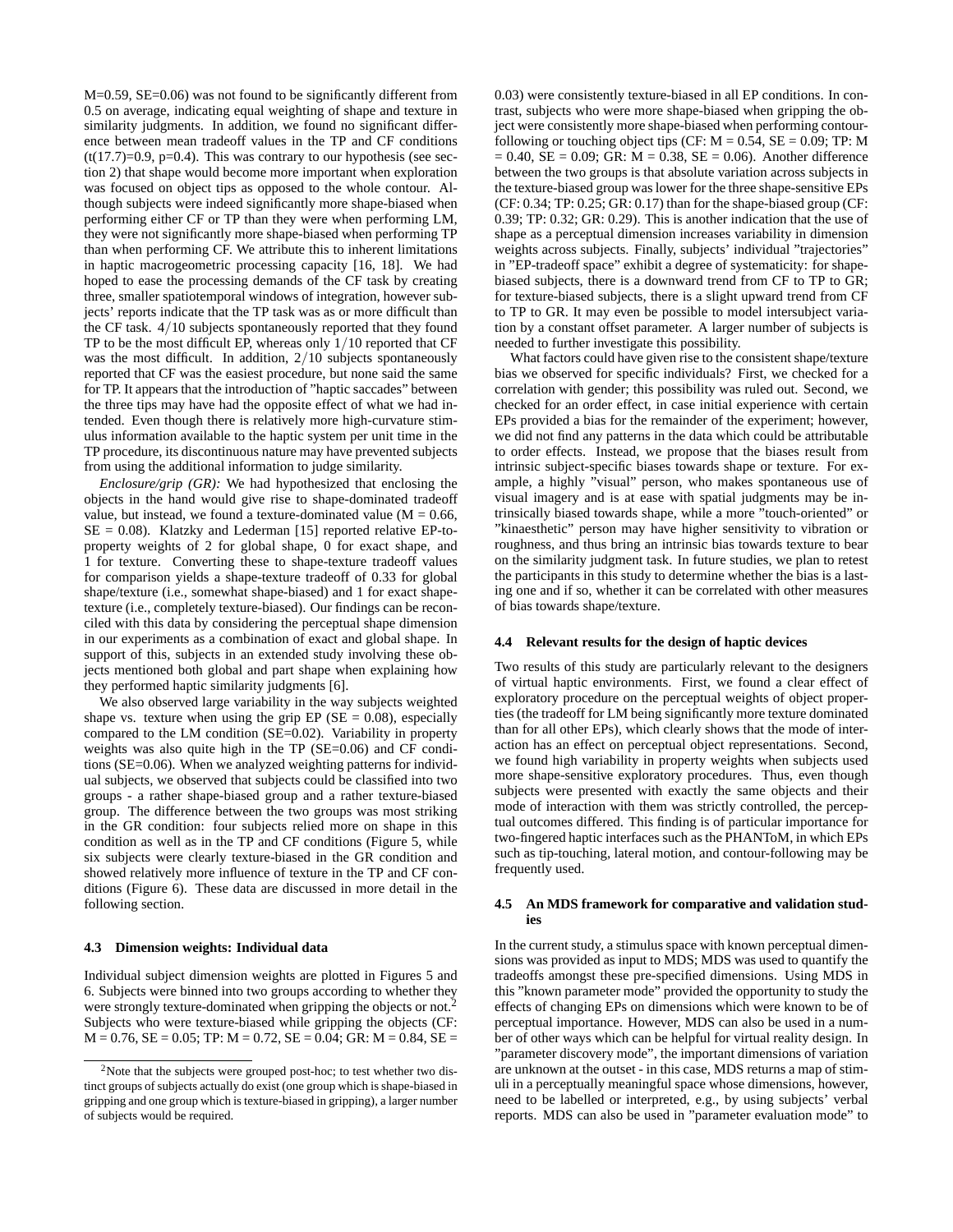

Figure 5: Dimension weights: Shape-biased group. Top: Group data. Lines within boxes are located at the lower quartile, median, and upper quartile values. Whiskers show the full extent of the data. Bottom: Weights belonging to a single subjects are connected by dashed lines.

test the relative perceptual importance of a given parameter. This should be particularly helpful in haptic interface design: while the number of parameters involved in creating a virtual reality environment is reasonably tractable in the visual domain, it is less so in the haptic domain due to the complexity of sensors, actuators, and object models, the lack of standard displays, the expense of computations required for real-time control, the high number of degrees of freedom of the human body, and a relatively undeveloped understanding of the haptic sensory system. Using MDS in "parameter evaluation mode", the stimulus set would contain objects which vary along the parameter to be evaluated, e.g., a parameter which one suspects to be unimportant for perception and could be allowed to vary freely. By examining stress values, MDS can be used to judge subjects' sensitivity to change along this dimension.

These ideas can be incorporated into an analytical framework for comparative studies of human perception in real or virtual environments, as shown in Figure 7. In the first step, features are extracted from a real or virtual environments. Proximity data are then derived from these features. Note that in this paper, we have focused on human similarity ratings on objects as our dataset. However, proximities can be derived from any relevant interaction parameter, such as hand or tool dynamics. MDS is then used to 1) construct maps of the objects in perceptual spaces and 2) to compute relative



Figure 6: Dimension weights: Texture-biased group. Top: Group data. Lines within boxes are located at the lower quartile, median, and upper quartile values. Whiskers show the full extent of the data. Bottom: Weights belonging to a single subjects are connected by dashed lines.

dimension weights. Comparing these data provides an opportunity to visualize and quantify differences in:

- 1. perception under different real-world conditions (e.g., using different EPs, as done in this study);
- 2. perception under different virtual reality conditions (e.g., using two different rendering algorithms);
- 3. perception in a real-world vs. a virtual environment (e.g., to assess haptic fidelity).

The results of all three types of studies can be used to optimize the parameters of virtual environments, as indicated by the dotted lines in Figure 7. Since the study presented in this paper compares different real-world perception scenarios, it relates to study type 1 (Figure 7, upper portion). Extensions to studies of different virtual reality scenarios (study type 2) and comparisons between results obtained in real and virtual scenarios (study type 3) are planned as future work (see section 5).

This framework is not only applicable to haptic interfaces, but also to interfaces for other modalities, as well as multimodal interfaces. It addresses a growing need for tools which allow for 1)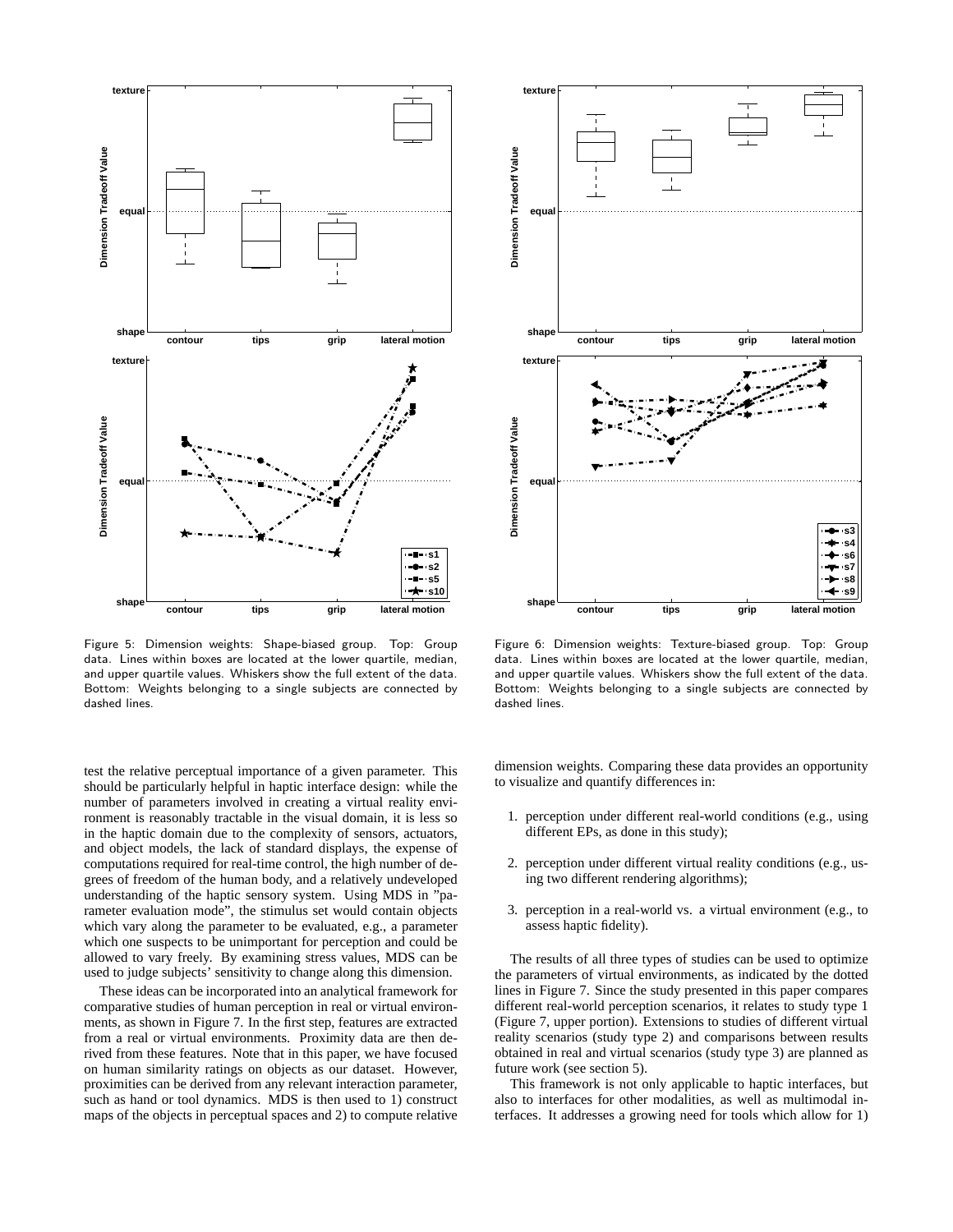

Figure 7: A framework for validation and comparative studies using MDS. Features are extracted from interactions in real or virtual environments and proximity data are derived from operations on these features. MDS is used to construct perceptual maps and compute relative dimension weights. Results are compared to evaluate perception 1) under different real-world scenarios (e.g., to characterize human perception), 2) under different virtual reality scenarios (e.g., to benchmark different technical systems), and 3) in real-world vs. virtual scenarios (e.g., to validate a particular technical system).

validation of haptic/multimodal displays relative to real-world perception and 2) comparison and benchmarking of different displays, algorithms, and usage patterns. A number of studies have already applied paradigms developed in the field of experimental psychology to the problem of interface validation. Several studies have measured the speed, accuracy, or forces exerted by a human user during a task and test how similar these are under real-world and virtual conditions, e.g., [29, 12, 30]. Magnitude estimation tasks have also been used to characterize the perception of virtual object properties, such as roughness, as a function of environment parameters, such as the type of probe used to explore the objects, e.g., [15, 14]. Other groups have measured the discriminability object properties, such as curvature, and used this as a metric, e.g., [19, 23, 26, 31]. Finally, some studies have begun to use metrics based on performance of more cognitive tasks such as object recognition, categorization, and similarity judgments [28, 12, 24]. Nevertheless, validation methods for haptic technologies are in the early stages of development and there is still a need for robust measures which provide insight into complex, cognitive human experience of virtual environments, while at the same time being easy and quick to use. We suggest that an ideal validation paradigm includes the following attributes:

- 1. The paradigm provides *robust statistics*, i.e., a set of statistics and corresponding measures of confidence, which allow differences between real-world and virtual experiences to be quantified and allow for benchmarking of different virtual experiences/systems.
- 2. The paradigm offers insight into *cognitive* aspects of virtual experiences, i.e., metrics and/or visualizations that reveal how

cognitive-level processes such as learning and coping strategies, meanings, and representations are affected by changes in the haptic environment. This may involve a shift towards "higher-level" similarity, recognition, categorization, semantic, and memory tasks  $[27]$ . <sup>3</sup> Cognitive metrics also need to be flexible enough to extend to multimodal interactions.

3. The paradigm is *easy to use* in a general sense, i.e., the method used to gather data is easy to understand, straightforward to implement on a wide range of systems, and can be carried out quickly. The analysis procedure required to transform raw measures into the desired metrics should also be easy to implement or acquire and quick to carry out.

MDS approaches provide a partial answer: they offer quantitative measures (interstimulus distances, stress as a measure of dimensionality, and dimension weights) and they offer insight into higher-level stimulus representations. One drawback, however, is that pairwise similarity data are time-consuming to gather; different proximity measures such as same/different judgements or confusion errors may offer a solution to this. Secondly, data analysis requires several fitting and optimization steps, however standard implementations are available in packages such as MATLAB and SPSS. Despite these drawbacks, the flexibility and generalizability of MDS approaches makes them a powerful tool for investigating human perception in both real and virtual environments.

<sup>&</sup>lt;sup>3</sup>As noted by [10], attributes that enable objects to be discriminated may not be those which play the most important role in their perceptual representation, although poorly discriminable properties likely do not play an important perceptual role.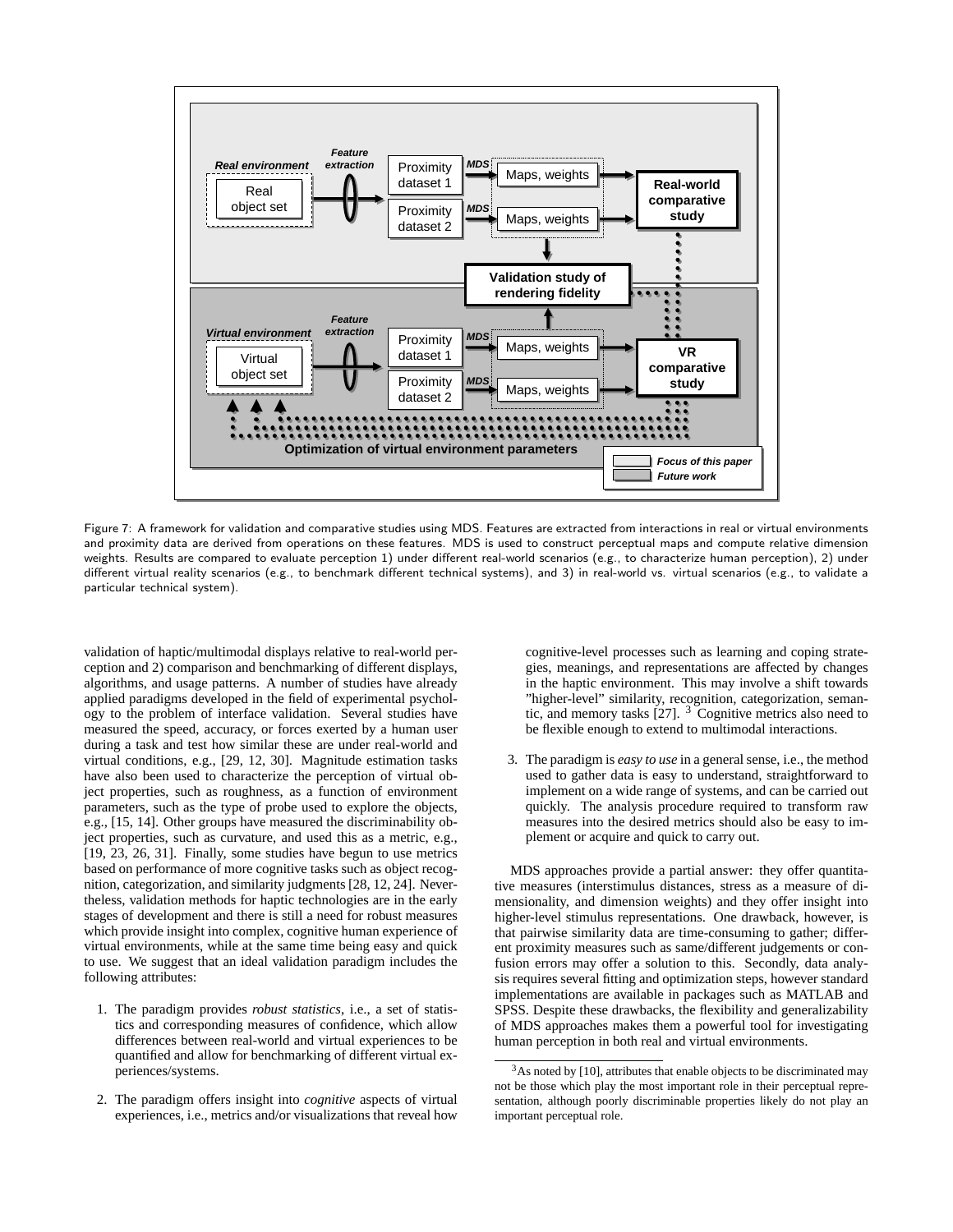# **5 SUMMARY AND OUTLOOK**

This paper provides a quantitative characterization of how haptic modes of interaction alter object perception. Using MDS analysis of similarity data, we showed that subjects are able to recover the topology of the input parameter space and perceived its dimensions as shape and texture. However, the way in which subjects weighted these two dimensions was affected by the way in which they interacted with them: when subjects explored the objects using lateral motion, perceptual similarities were strongly dominated by texture variations, while shape differences were also taken into account when subjects performed contour-following, tip-touching, or enclosure. However, the relative weight given to shape vs. texture varied greatly when subjects used one of the three EPs which provided access to shape information. Two groups of subjects, one exhibiting more shape bias and one exhibiting more texture bias across these EPs, were tentatively identified, however a larger number of subjects is needed to properly characterize the distribution of weights.

These findings provide important insights for designers of haptic environments. Lateral motion yields a robust representation in which texture strongly dominates over shape; thus, it is the "safest" of the EPs to allow in a haptic environment if one wishes to guarantee a single perceptual outcome. Of course, it is highly limited in that it does not allow for shape information to be extracted. When incorporating new modes of interaction, designers need to be aware of the ambiguities which will be simultaneously introduced into the perceptual experience of the environment. Methods such as the one presented in this paper can be used to assess the magnitude of such variations and identify "lower-risk" modes of interaction.

In a follow-up study, we plan to compare the dimension weights which we measured in this real-world setting against dimension weights measured in a virtual haptic setting, e.g., by presenting the stimuli (or simplified variants) using a PHANToM device. In our framework (Figure 7), this would correspond to a virtual reality comparative study (bottom half of the diagram). The main goal of this study will be to compare dimension weights and variability under a specific set of virtual conditions against their real-world counterparts in order to identify modes of interaction which provide high-fidelity representations (i.e., distributions of dimension weights which match those measured in real-world interactions). We hope that this line of research will provide helpful groundwork in establishing MDS techniques as a paradigm for evaluating perception in virtual environments.

#### **ACKNOWLEDGEMENTS**

The authors wish to thank Karin Bierig for technical assistance in carrying out the experiments, Steffen Baier and the staff of the workshop at the Max Planck Institute for Biological Cybernetics for helping to build the haptic setup, Martin Breidt and Mirko Thiesen for assistance in stimulus design and production, and Marc Ernst for helpful feedback.

# **REFERENCES**

- [1] T Bergmann, M Wouter, and AML Kappers. Analysis of haptic perception of materials by multidimensional scaling and physical measurements of roughness and compressibility. *Acta Psychol (Amst)*, 121(1):1–20, 2006.
- [2] I Borg and P Groenen. *Modern multidimensional scaling*. Springer, 2nd edition, 2005.
- [3] JD Carroll and JJ Chang. Analysis of individual differences in multidimensional scaling via an n-way generalization of "Eckart-Young" decomposition. *Psychometrika*, 35:283–319, 1970.
- [4] JD Carroll and PE Green. Psychometric methods in marketing research: Part ii, multidimensional scaling. *Journal of Marketing Research*, 34(2):193–204, 1997.
- [5] C Chen. *Mapping Scientific Frontiers: The Quest for Knowledge Visualization*. Springer Verlag, 2003.
- [6] T Cooke, F Jäkel, C Wallraven, and HH Büelthoff. Multimodal similarity and categorization of novel, three-dimensional objects. *Neuropsychologia*, in press:–, 2006.
- [7] T Cooke, F Steinke, C Wallraven, and HH Bülthoff. A similaritybased approach to perceptual feature validation. In *APGV 2005 - Symposium on Applied Perception in Graphics and Visualization*. ACM SIGGRAPH, August 2005.
- [8] TF Cox and MA Cox. *Multidimensional Scaling*. Chapman & Hall, 2nd edition, 2001.
- [9] H Dostmohamed and V Hayward. Trajectory of contact region on the fingerpad gives the illusion of haptic shape. *Exp Brain Res*, 164(3):387–394, 2005.
- [10] CP Garbin. Visual-touch perceptual equivalence for shape information in children and adults. *Percept Psychophys*, 48(3):271–279, 1990.
- [11] CP Garbin and IH Bernstein. Visual and haptic perception of threedimensional solid forms. *Percept Psychophys*, 36(2):104–110, 1984.
- [12] S Greenish, V Hayward, VB Chial, AM Okamura, and T Steffen. Measurement, analysis and display of haptic signals during surgical cutting. *Presence*, 11(6):626–651, 2002.
- [13] M Hollins, R Faldowski, S Rao, and F Young. Perceptual dimensions of tactile surface texture: A multidimensional scaling analysis. *Percept Psychophys*, 54(6):687–705, 1993.
- [14] G. Jansson and C. Pieraccioli. Effects of surface properties on haptic perception of the form of virtual objects. In M Buss and M Fritschi, editors, *Proceedings of the 4th International Conference Eurohaptics* 2004, pages 211–216, München, Germany, 2004.
- [15] RL Klatzky, SJ Lederman, C Hamilton, M Grindley, and RH Swendsen. Feeling textures through a probe: effects of probe and surface geometry and exploratory factors. *Percept Psychophys*, 65(4):613– 631, 2003.
- [16] RL Klatzky, SJ Lederman, and DE Matula. Haptic exploration in the presence of vision. *J Exp Psychol Hum Percept Perform*, 19(4):726– 743, 1993.
- [17] RL Klatzky, SJ Lederman, and C Reed. There's more to touch than meets the eye: The salience of object attributes for haptics with and without vision. *Experimental Psychology: General*, 116(4):356–369, 1987.
- [18] S Lakatos and LE Marks. Haptic form perception: relative salience of local and global features. *Percept Psychophys*, 61(5):895–908, 1999.
- [19] DA Lawrence, L Pao, MA Salada, and AM Dougherty. Quantitative experimental analysis of transparency and stability in haptic interfaces. In *Proc. Fifth Annual Symposium on Haptic Interfaces for Virtual Environment and Teleoperator Systems*, Atlanta, GA, 1996.
- [20] SJ Lederman and RL Klatzky. Hand movements: a window into haptic object recognition. *Cognit Psychol*, 19(3):342–368, 1987.
- [21] SJ Lederman and RL Klatzky. Extracting object properties through haptic exploration. *Acta Psychol*, 84:29–40, 1993.
- [22] SJ Lederman, C Summers, and RL Klatzky. Cognitive salience of haptic object properties: role of modality-encoding bias. *Perception*, 25(8):983–998, 1996.
- [23] LY Pao and DA Lawrence. Synergistic visual/haptic computer interfaces. In *Proc. Japan/USA/Vietnam Workshop on Research and Education in Systems, Computation, and Control Engineering*, pages 155– 162, Hanoi, Vietnam, 1998.
- [24] MA Salada, JE Colgate, MV Lee, and PM Vishton. Validating a novel approach to rendering fingertip contact sensations. In *Symposium on Haptic Interfaces for Virtual Environment and Teleoperator Systems*, pages 217–224, 2002.
- [25] RN Shepard and GW Cermak. Perceptual-cognitive explorations of a toroidal set of free-form stimuli. *Cognit Psychol*, 4:351–377, 1973.
- [26] MA Srinivasan, C Basdogan, and WC Wu. Visual, haptic, and bimodal perception of size and stiffness in virtual environments. In *Proceedings of the ASME Dynamic Systems and Control Division*, 1999.
- C Swindells, JD Smith, and KE MacLean. An exploration of representations to aid design of haptic behaviours. In *Proceedings of*